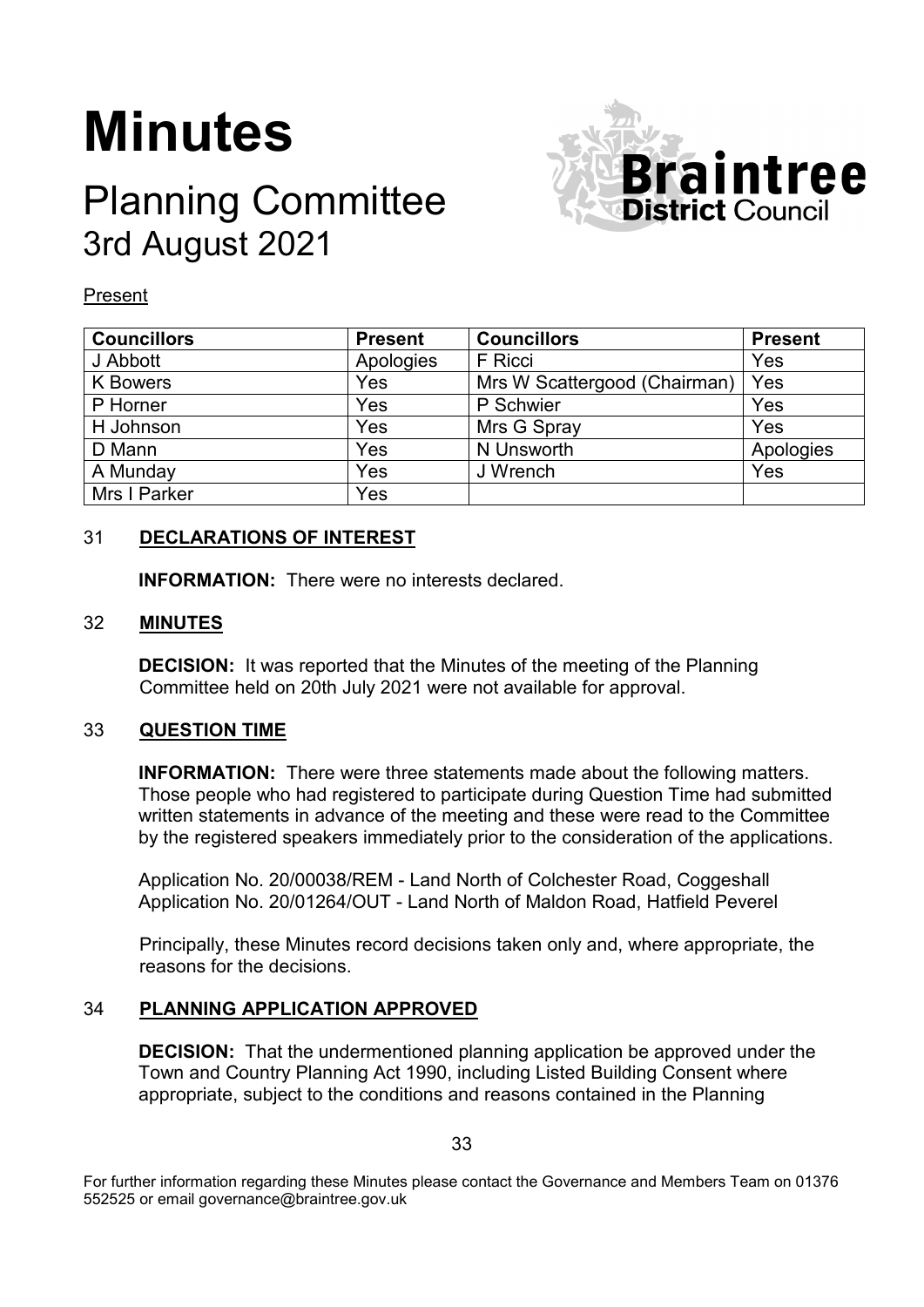Development Manager's report, as amended below. Details of this planning application are contained in the Register of Planning Applications.

| Plan No.                    | Location   | Applicant(s)     | <b>Proposed Development</b>                                                                                                                                                                                                                                                                                                                                                                                        |
|-----------------------------|------------|------------------|--------------------------------------------------------------------------------------------------------------------------------------------------------------------------------------------------------------------------------------------------------------------------------------------------------------------------------------------------------------------------------------------------------------------|
| *20/00038/REM<br>(APPROVED) | Coggeshall | Bovis Homes Ltd. | Application for approval of<br>Reserved Matters for scale,<br>layout, appearance and<br>landscaping of outline<br>planning consent<br>19/02072/VAR in relation to<br>the erection of 300 dwellings<br>(including 40% affordable), a<br>community building, and<br>associated internal roads,<br>parking, drainage<br>infrastructure, open space<br>and strategic landscaping,<br>land North of Colchester<br>Road. |

The Committee approved this application, subject to an additional Condition as follows:-

# **Additional Condition**

16. The community building shall only be used between the hours of 08.00 and 22.00.

# 35 **SECTION 106 AGREEMENT**

| Plan No.                    | <b>Location</b>     | Applicant(s)                       | <b>Proposed Development</b>                                                                                                                                                                                                                                                                                                                                                                                   |
|-----------------------------|---------------------|------------------------------------|---------------------------------------------------------------------------------------------------------------------------------------------------------------------------------------------------------------------------------------------------------------------------------------------------------------------------------------------------------------------------------------------------------------|
| *20/01264/OUT<br>(APPROVED) | Hatfield<br>Peverel | Gladman<br>Developments<br>Limited | Outline planning application<br>with all matters reserved<br>except access for the<br>demolition of the existing<br>buildings and for the<br>redevelopment of the site for<br>up to 110 dwellings,<br>including 40% affordable<br>housing, with public open<br>space, structural planting<br>and landscaping, surface<br>water flood mitigation and<br>attenuation, and vehicular<br>access point from Maldon |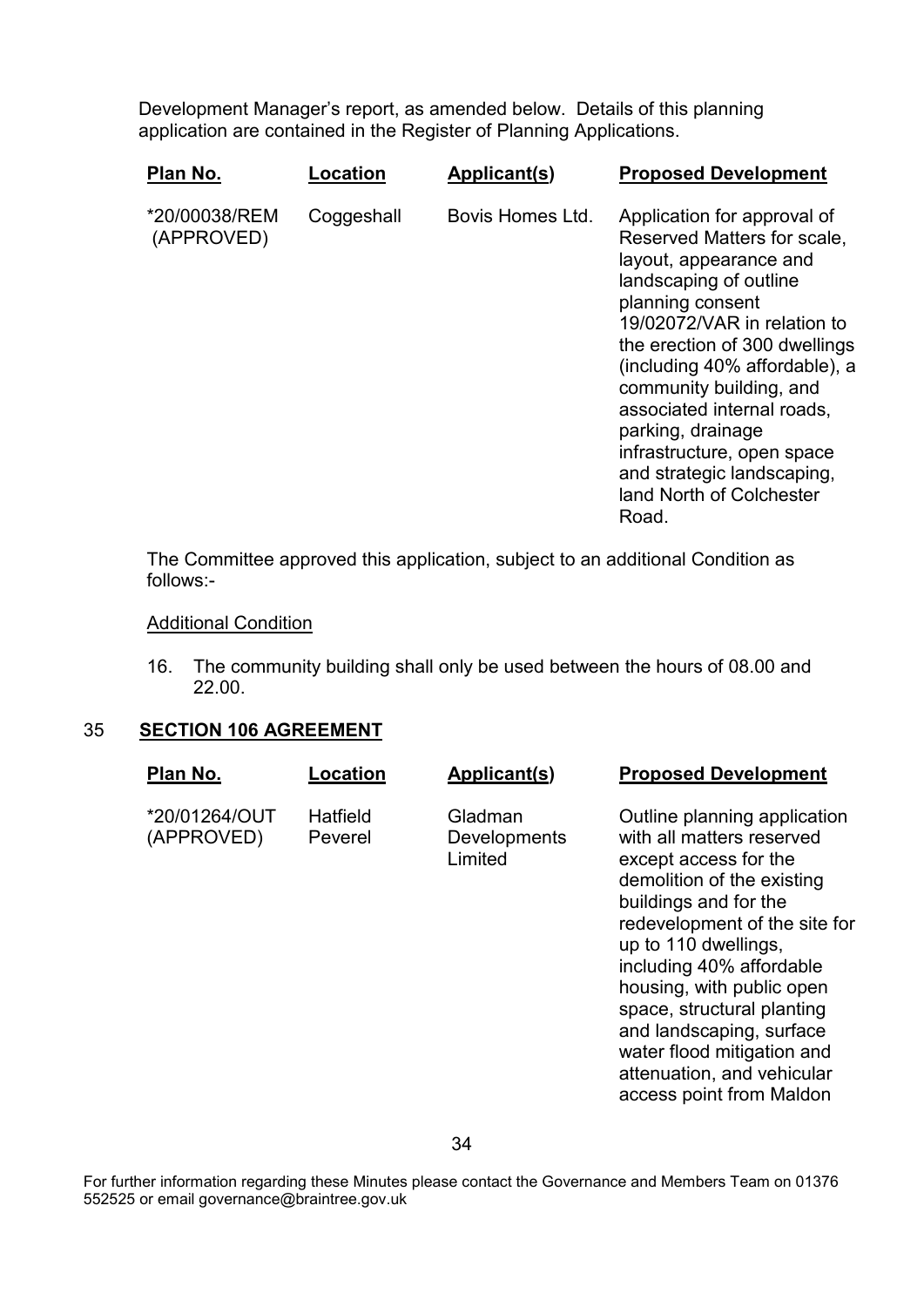Road, land North of Maldon Road.

**DECISION:** That, subject to the applicant entering into a suitable legal agreement pursuant to Section 106 of the Town and County Planning Act 1990 (as amended) to cover the following Heads of Term:

- **Affordable Housing** 40% of dwellings on-site to be affordable housing, with 70% of these provided for affordable rent and 30% for intermediate housing. All affordable dwellings to meet or exceed the Nationally Described Space Standards, any ground floor accessed dwellings complying with Building Regulations 2015 Part M(4) Category 2 and at least two wheelchair user bungalows compliant with Building Regulations Part M(4) Category 3A.
- **Allotments** Financial contribution calculated in accordance with the Open Spaces Supplementary Planning Document to be spent either extending, or carrying out improvements to either of the two allotment sites at Church Road, Hatfield Peverel.
- **Community Building** Financial contribution of £499.62 per dwelling for improvements to Hatfield Peverel Village Hall, Maldon Road.
- **Education** Financial contributions towards the provision of additional Early Years and Childcare places, Primary School places and Secondary School places, with the contributions to be calculated when the number of dwellings and the number of qualifying units are known in accordance with Essex County Council's Developer Guide to Infrastructure Contributions (2020) and index linked to April 2020.
- **Equipped Play** Children's play equipment to be provided on-site, with the minimum value of equipment calculated in accordance with the Open Spaces Supplementary Planning Document.
- **Health** Financial contribution to be calculated at £381.00 per dwelling (index linked) towards the provision of capacity improvements at Sidney House Surgery to serve patients from the village of Hatfield Peverel, and/or the provision of new diagnostic equipment at Broomfield Hospital, Chelmsford, or Braintree Hospital.

# • **Highways and Transport**:

Flexible Sustainable Transport Financial Contribution:

£2730.00 per dwelling to be spent by Braintree District Council on some, or all of the projects specified below:

- o Improved cycle parking at the railway station and in the Hadfelda Square car park in order to increase their capacity.
- o General improvements to bus services, or infrastructure within the locality.
- o Improved cycle infrastructure, or cycling schemes, which could include the design and construction of cycle facilities within 5km of the site.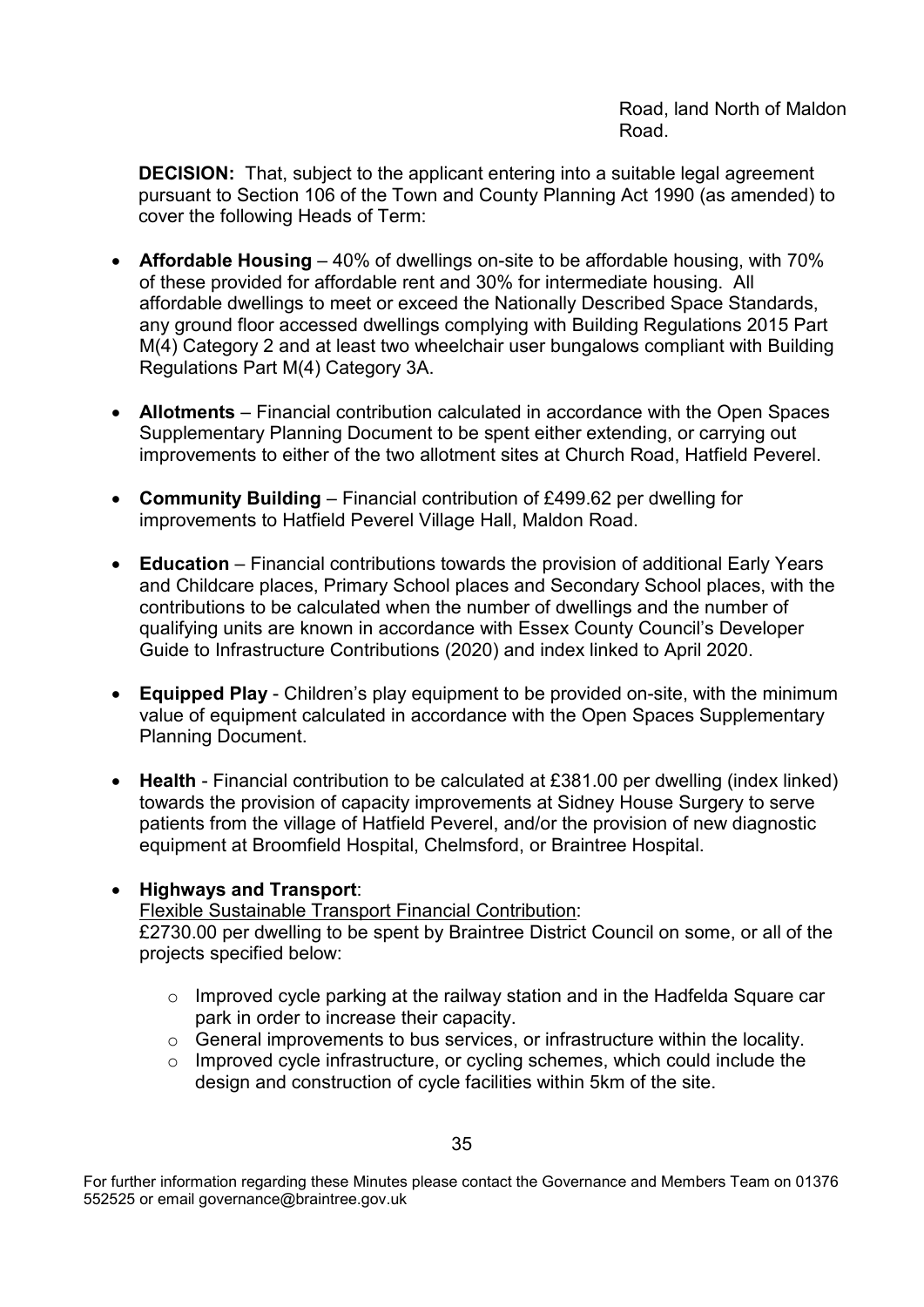# Car Club:

Submission of a Car Club Scheme prior to commencement of development setting out terms for the provision of a minimum of one electric vehicle for a period of three years, along with a dedicated Car Club parking space(s). The Car Club to be available for use by residents and members of the public and provided prior to occupation of 25% of the dwellings on the development scheme, to be publicised on and around the site. Residents of the development to have their Car Club membership costs covered by the developer for a period of three years. In such an event that an operator for the Club cannot be found, or the Club ceases to operate a sum of £30,000 (index linked) to be added to the Flexible Sustainable Transport contribution above.

#### Monitoring Fee:

Payable to Essex County Council to allow for the monitoring of a Revised Residential Travel Plan imposed by condition.

Highway Works under Sections 38 and 278 of the Highway Act 1980: Obligation upon the developer to enter into a Highway Works Agreement with the Highway Authority for provision of improvements, or upgrades to existing bus stops in the locality that best serve the occupiers of the development prior to first occupation.

- **Libraries**  Financial contribution of £77.80 per dwelling (index linked) to be spent on improvements at Hatfield Peverel Library.
- **Outdoor Sports** Financial contribution to be calculated in accordance with the Open Spaces Supplementary Planning Document (index linked) to be spent at the Keith Bigden Recreation Ground to provide improved car parking facilities and/or an outdoor multi use sports pitch.
- **Public Open Space** (On-site) a minimum area of 2.54ha for informal Open Space (including SuDS) and equipped play area. Areas of Public Open Space; equipped play and amenity spaces, specified Habitat Regulations Assessment mitigation including dog exercise area and minimum 2.no dog waste bins along with internal estate roads, Car Club spaces and pathways to be managed by a Management Company.
- **HRA/RAMS** Financial contribution of £127.30 per dwelling (index linked) to contribute towards off-site visitor management measures at the Blackwater Estuary Special Protection Area (SPA) and Ramsar, the Dengie SPA and Ramsar and Essex Estuaries Special Area of Conservation (SAC).

the Planning Development Manager be authorised to grant planning permission for the above development in accordance with the approved plans and the conditions and reasons set out in the report, as amended below. Alternatively, in the event that

For further information regarding these Minutes please contact the Governance and Members Team on 01376 552525 or email governance@braintree.gov.uk